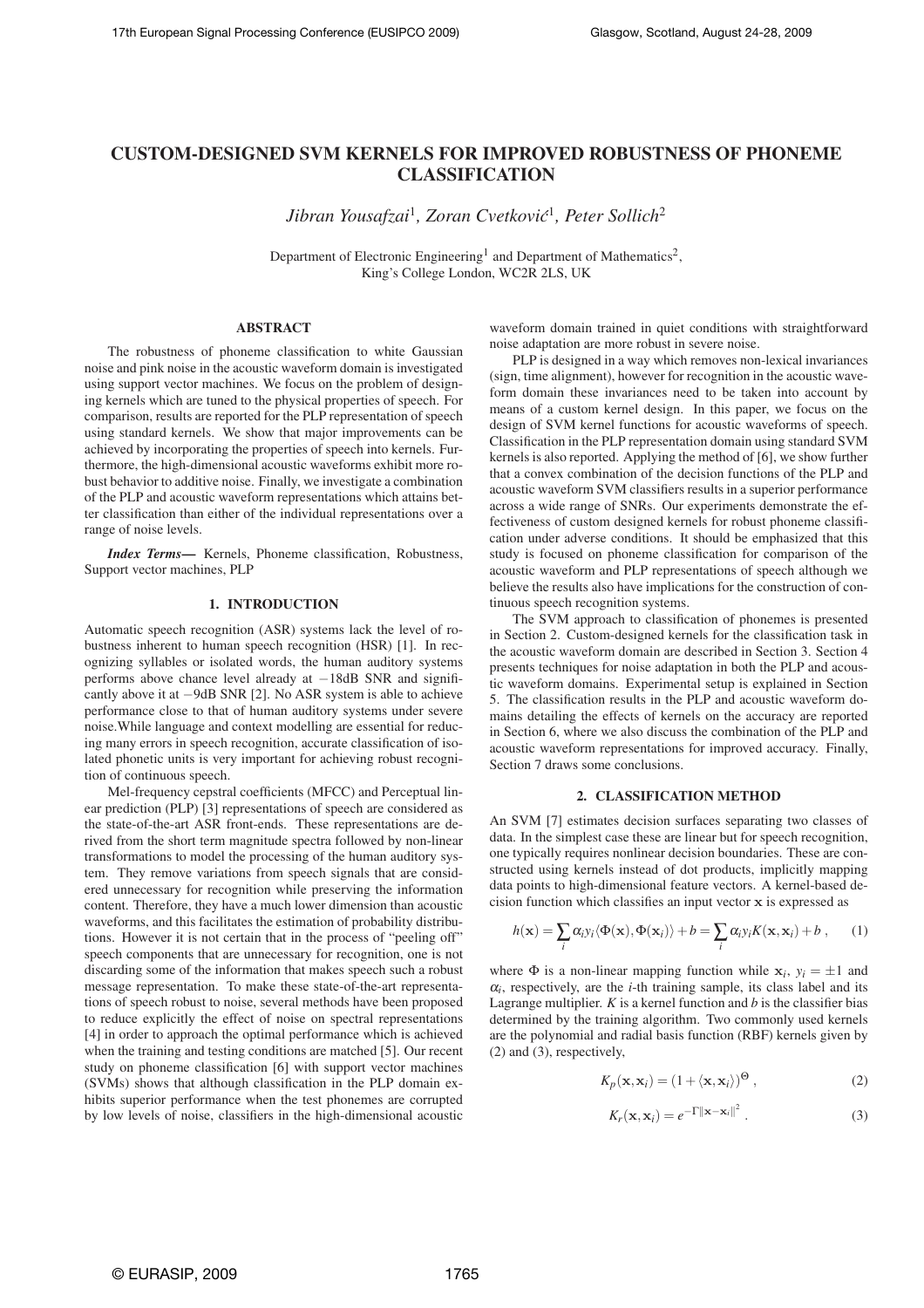To obtain a multiclass classifier, binary SVM classifiers are combined via error-correcting code methods [8]. A standard approach is to use  $K(K-1)/2$  pairwise classifiers, each trained to distinguish two of the  $K$  classes. For a test point  $x$ , we then predict the class *k* for which  $d_k(\mathbf{x}) = \sum_{l=1, l \neq k}^{K} \xi(h_{kl}(\mathbf{x}))$  is minimized, where  $\xi$  is some loss function and  $h_{kl}(\mathbf{x})$  is the output of the classifier trained to distinguish classes *k* and *l*, with sign chosen so that a positive sign indicates class *k*. We compared a number of loss functions  $\xi(h)$ ; the hinge loss  $\xi(h) = \max(1-h,0)$  performed best and is used throughout this paper.

# **3. CUSTOM-DESIGNED KERNELS**

The most important issue in any SVM classification task is the use of appropriate kernels that express prior knowledge about the physical properties of the data sets. To this end, for classification using acoustic waveforms, we use an *even kernel* (*Ke*) [6] to account for the fact that a speech waveform and its inverted version are perceived as being the same. An even version of a kernel *K* can be obtained as

$$
K_e(\mathbf{x}, \mathbf{x}_i) = K(\mathbf{x}, \mathbf{x}_i) + K(\mathbf{x}, -\mathbf{x}_i) + K(-\mathbf{x}, \mathbf{x}_i) + K(-\mathbf{x}, -\mathbf{x}_i).
$$
 (4)

Here  $K(\mathbf{x}, \mathbf{x}_i)$  can be any kernel that satisfies Mercer's theorem. In this paper, we use the polynomial kernel,  $K_p$  for both PLP and waveform representations. However, evaluating  $K_p$  for acoustic waveforms requires normalization of  $x$  and  $x_i$  to give a sensible estimate of their closeness i.e.  $K_p(\mathbf{x}, \mathbf{x}_i) = (1 + \langle \mathbf{x}/||\mathbf{x}||, \mathbf{x}_i/||\mathbf{x}_i||)^{\Theta}$ . This is used as a baseline kernel for the acoustic waveform representations whereas  $K_p$  defined in (2) is used for the PLP representations.

A further invariance of acoustic waveforms, to time alignment, can be incorporated into *Ke* by defining a *shift-invariant even kernel* (*Ks*) of the form

$$
K_s(\mathbf{x}, \mathbf{x}_i) = \frac{1}{(2n+1)^2} \sum_{u,v=-n}^n K_e(\mathbf{x}^{u\Delta}, \mathbf{x}_i^{v\Delta}), \qquad (5)
$$

where  $\Delta$  is the shift increment,  $[-n\Delta, n\Delta]$  is the shift range, and  $x^{u\Delta}$ is a segment of the same length as the original waveform  $x^0$  but extracted from a position shifted by *u*∆ samples.

The log-energy distributions of waveforms of phoneme classes /aa/ and /v/ are shown in Figure 1 (top). By comparing the distributions of energy of these phoneme classes, we observe that the energy of isolated phoneme segments can be very useful in distinguishing them. Therefore, we embed this information into the kernel and define a *norm-dependent shift-invariant even kernel* (*Kn*),

$$
K_n(\mathbf{x}, \mathbf{x}_i) = e^{-\left(\log \|\mathbf{x}\|^2 - \log \|\mathbf{x}_i\|^2\right)^2 / 2a^2} K_s(\mathbf{x}, \mathbf{x}_i) , \qquad (6)
$$

Since PLP, MFCC and other state-of-the-art representations are based on short-time magnitude spectra and so also contain information on the energy, using similar custom-designed kernels for classification in the PLP domain will not have any advantage over the standard (polynomial or RBF) kernels and this was confirmed in our experiments.

#### **4. NOISE ADAPTATION**

To improve the performance in both domains, we perform noise adaptation of the features extracted from our test data. Since the noise variance,  $\sigma^2$  can be estimated during pause intervals (nonspeech activity) between speech signals, we assume that its value is known. For the PLP representations, the features are standardized, i.e. scaled and shifted to have zero mean and unit variance on



**Fig. 1**. Histograms of log-energies of phoneme classes /aa/ and /v/ for clean waveforms, noisy waveforms (in the presence of white noise) at 0dB SNR and noise adapted waveforms as specified in (8) i.e.  $\log \left| \|\mathbf{x}\|^2 - \sigma^2 \right|$ 

the training set. As mentioned previously, the optimal performance with PLP is obtained under matched training and test conditions [5]. However, this is an impractical target which could be achieved only if one had access to a large set of classifiers trained for different noise types and levels. Therefore, in order to have a fair comparison of PLP with acoustic waveforms, we use classifiers trained in quiet conditions and adapt them to noise using cepstral mean and variance normalization (CMVN) [4], a noise compensation technique that modifies the cepstral coefficients in order to minimize the mismatch between the training and test data. Here, training is performed on PLP features standardized in quiet conditions, but in testing features are scaled and shifted so as to standardize them on the noisy test sentence. By attempting to 'decouple' the speech information from the noise information, CMVN can significantly improve the performance of PLP classifiers. Another common approach to reduce the mismatch between training and test data is the multi-condition/multistyle training of PLP classifiers [9]; however, CMVN and its variants generally perform better [10].

In the case of acoustic waveforms, the test data is transformed using DCT and each frequency component is scaled by  $1/\sqrt{1+q\sigma_r^2}$ where q is the number of frequency components and  $\sigma_r^2$  is the noise variance of the r<sup>th</sup> frequency component. The data is transformed back to time domain using IDCT and normalized to  $\sqrt{1+\sigma^2}$ whereas the training data is set to have a unit norm for computation of the inner product in the polynomial kernel. This is done to keep the norm of the speech *signal* roughly independent of the noise. It should be noted that the frequency scaling would have no effect on the structure of the noisy test waveform in the presence of white Gaussian noise. Explicitly, for a test waveform x and training waveform  $\mathbf{x}_i$ , let  $\tilde{\mathbf{x}} = \hat{\mathbf{x}} \sqrt{1 + \sigma^2} / ||\hat{\mathbf{x}}||$  and  $\tilde{\mathbf{x}}_i = \mathbf{x}_i / ||\mathbf{x}_i||$  where  $\hat{\mathbf{x}}$  is the waveform obtained from the frequency scaling of x. Then the kernel for the normalized waveforms are

$$
K_p(\mathbf{x}, \mathbf{x}_i) = (1 + \langle \tilde{\mathbf{x}}, \tilde{\mathbf{x}}_i \rangle)^{\Theta} , \qquad (7)
$$

while  $K_e$  and  $K_s$  are as defined in (4) and (5) respectively.

Similar adaptation as in the polynomial kernel is also required in the norm-dependent kernel (6). Figure 1 shows the distribution of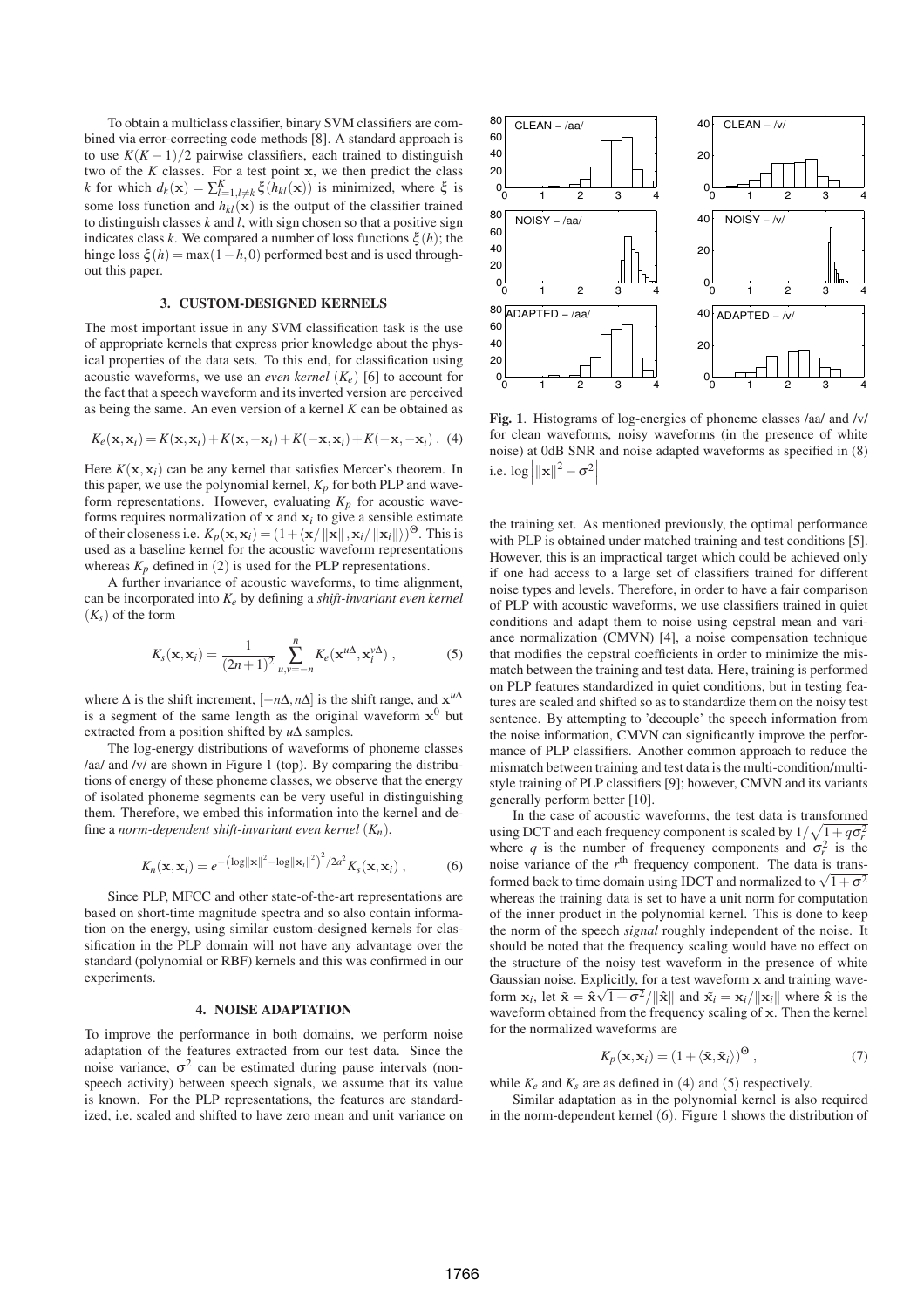log-energies of phoneme classes /aa/ and /v/ and motivated incorporating the energy information into the kernel. However, the energy distributions of waveforms in the presence of noise change significantly as illustrated in Figure 1 (middle) for an SNR of 0dB. Under the assumption that speech and noise are uncorrelated, subtraction of the estimated noise variance  $(\sigma^2)$  from the energy of the noisy phoneme should result in distributions of the energies that are very similar to those of the clean waveforms and this is indeed the case for our data (Figure 1, bottom). We, therefore, use this subtracted energy in evaluating the norm-dependent kernel (6), giving

$$
K_n(\mathbf{x}, \mathbf{x}_i) = e^{-\left(\log \left|\|\mathbf{x}\|^{2} - \sigma^{2}\right| - \log \left\|\mathbf{x}_i\right\|^{2}\right)^{2}/2a^{2}} K_{s}(\mathbf{x}, \mathbf{x}_i) , \quad (8)
$$

As training for acoustic waveforms is performed in quiet conditions, noise adaption of the training data  $\mathbf{x}_i$  is not required. The absolute value of the subtracted energy is used to catch the cases when the overlap of speech and noise is negative enough to overwhelm the energy of clean speech. In the next section, we compare the performance of these kernels with standard SVM kernels for the phoneme classification task in the acoustic waveform domain. Furthermore, classification results in the PLP domain are used as benchmarks for comparison with acoustic waveforms.

#### **5. EXPERIMENTAL SETUP**

Experiments are performed on the TIMIT database [11]. Training and testing is done on the 'si' and 'sx' sentences of TIMIT. The training set consists of 3696 sentences from 168 different speakers. The core set is used for testing which consists of 192 sentences from 24 different speakers not included in the training set. We remove the glottal stops /q/ from the labels and fold certain allophones into their corresponding phonemes using the standard Kai-Fu Lee clustering [12]. This results in a total of 48 phoneme classes. Furthermore, among these 48 phoneme classes, there are 7 groups for which the contribution of within-group confusions towards multiclass error is not counted [12]: (/sh/, /zh/), (/aa/, /ao/), (/ah/, /ax/), (/el/, /l/), (/en/, /n/), (/ih/, /ix/), (/sil/, /cl/, /vcl/, /epi/). As silence forms a major portion of TIMIT, we first isolate the problem of discriminating speech and silence. This is achieved by training a top-level one-vs-rest classifier to discriminate between silence (/sil/, /cl/, /vcl/, /epi/) and the rest of the 44 phoneme classes. In order to then discriminate between these 44 non-silence classes, 946 one-vs-one classifiers are trained and combined via error correcting code methods for multiclass classification.

Regarding the binary SVM classifiers, comparable performance is obtained with polynomial and RBF kernels for the PLP representation so we show results for the former. For the waveform representation, results are reported for different custom-designed kernels; as expected  $K_n$  (8) performed best. Fixed hyperparameter values are used throughout for training binary SVMs: the degree of the polynomial kernel,  $\Theta = 6$  and the penalty parameter  $C = 1$ .

For the acoustic waveform representation, phoneme segments are extracted from the TIMIT sentences by applying a 76.5 ms rectangular window at the center of each phoneme waveform (of variable length), which at 16 kHz sampling frequency gives fixed length vectors in  $\mathbb{R}^{1224}$ . In the evaluation of  $K_s$  defined in (5), we use a shift increment of  $\Delta = 50$  samples ( $\approx$  3 ms) over a shift range  $\pm 100$  (so that  $n = 2$ ), giving five shifted segments of length 1024 samples each. In evaluating  $K_n$ , two values for *a* are selected, (0.5, $\infty$ ). The decision function values corresponding to each value of *a* are added together to give the final score. For the PLP representation, we convert each waveform into a sequence of 13 dimensional feature vectors. Then,



**Fig. 2**. Classification in the PLP and acoustic waveform domains for all phoneme classes except silence (/sil/, /cl/, /vcl/, /epi/) in the presence of white noise. Different kernels are used for the classification of acoustic waveforms and the results are compared with PLP.

the 6 frames (75 ms duration) closest to the center of a particular phoneme are concatenated to give a representation in  $\mathbb{R}^{78}$ . Since the calculation of time derivatives and second order derivatives of the PLP features uses information about several adjacent frames, they are not used in our experiments in order to have a fair comparison with acoustic waveforms.

In this study, we focus on investigating robustness in the presence of white Gaussian noise and pink noise. The pink noise is obtained from the NOISEX-92 database. To test the classification performance of PLP and acoustic waveforms in noise, we normalize each sentence to unit energy per sample and then add a noise sequence with variance  $\sigma^2$  (per sample) to the entire sentence. It should be noted that SNR at the sentence level is thus fixed but SNR at the level of individual phonemes will vary widely.

# **6. RESULTS**

Classification results using SVMs in the PLP and acoustic waveform domains are shown in Figure 2, 3 and 4. In Figure 2, results are reported for the task of classification among all phoneme classes except silence in the presence of white noise. For acoustic waveforms, classification results with different kernels are presented. As explained above, polynomial kernel is used for classification of PLP features. One observes that a PLP classifier trained on clean data gives very good performance when tested on clean data. (The actual error rate of 32% is somewhat higher than in previous work [13] due to the exclusion of the silence class and the derivative information from cepstral features as explained above.) But at 0dB SNR, we get an error of 77% even with CMVN.

This can now be contrasted with the results for a classifier based on acoustic waveform data. One observes that the polynomial kernel performs worse than PLP for all SNRs. Incorporating signinvariance of acoustic waveforms into the kernel gives an average improvement of around 5%. The largest improvement, by 7% is achieved at 12dB SNR. Adding shift-invariance to the kernel improves the results even further. In quiet conditions, an 8% improvement is achieved over the even-polynomial kernel and the results are consistently better for all SNRs. Finally, we observe that adding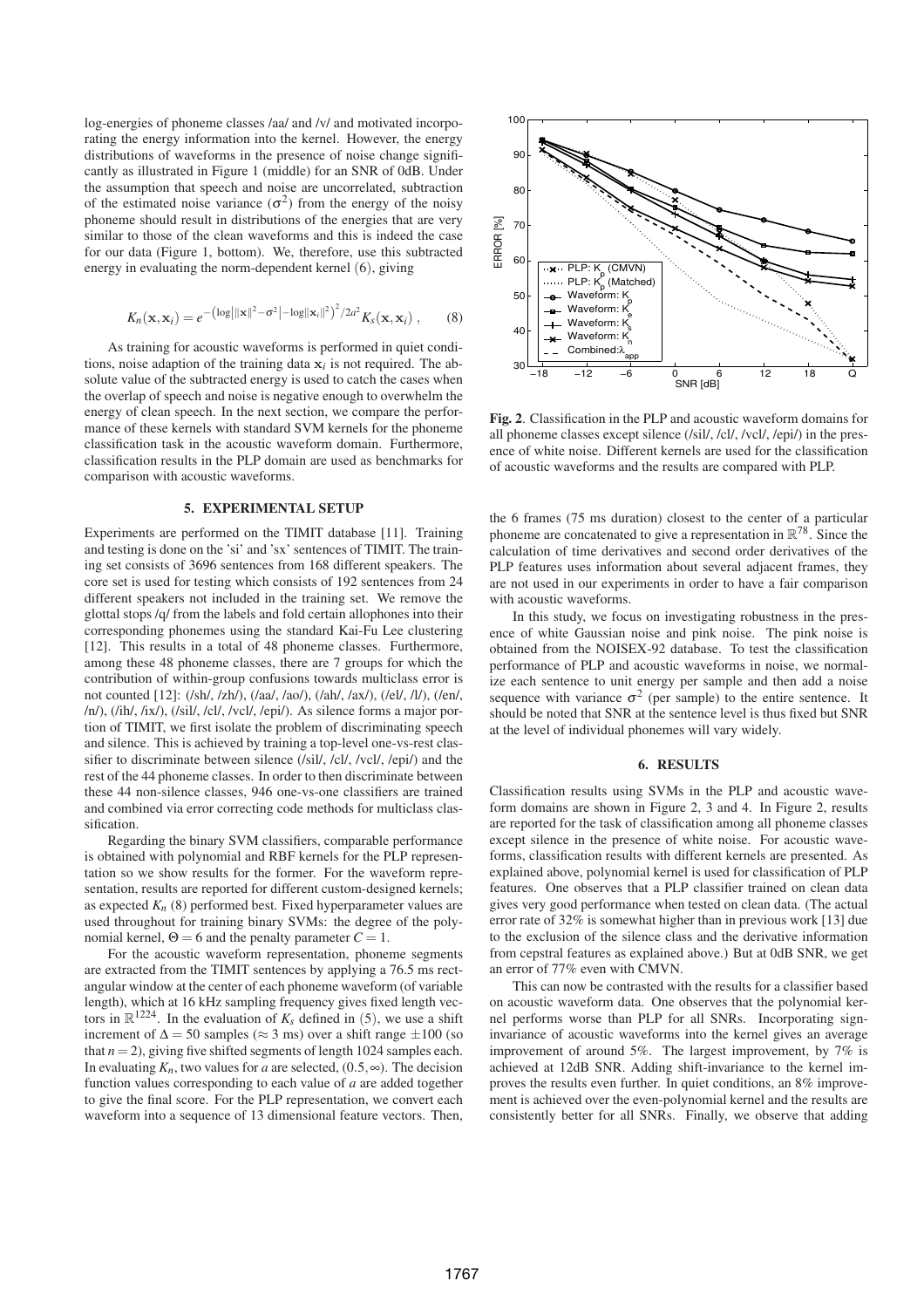

**Fig. 3**. Classification in the PLP and acoustic waveform domains for all phoneme classes including silence for white Gaussian noise. A top-level one-vs-rest classifier is trained to discriminate between silence and all the rest of the phoneme classes. Performance of the combined classifier for  $\lambda_{\rm app}(\sigma^2)$  given by (10) is also shown.

to the kernel noise-adapted energy information about the phoneme segments improves the results especially in high noise e.g. a further 5% improvement over *K<sup>s</sup>* is achieved at −6dB SNR. By comparing the classification results for PLP with acoustic waveforms, we observe that the PLP classifiers give excellent performance at low noise. However the waveform classifiers exhibit a more robust behavior to noise and achieve improvments over PLP for noise levels above a crossover point between 12dB and 18dB SNR.

In Figure 3, we report the classification results for all phoneme classes *including* the silence class for white Gaussian noise. The best results for both domains are compared here: polynomial kernel for PLP, and  $K_n$  for acoustic waveforms. We observe a similar behavior as seen previously. The PLP classifiers perform extremely well in low noise conditions with an error rate of e.g. 27% in quiet but perform poorly in high noise. In the case of white noise, 80% error is observed for PLP at −6dB SNR. The acoustic waveform classifiers do not perform as well in quiet conditions but exhibit a robust behavior to white noise e.g. at −6dB SNR, an improvement of 12% is achieved over PLP. The crossover point beyond which waveforms perform better is again between 12dB and 18dB SNR. It should be emphasized that best performance using acoustic waveform classifiers is obtained when training is performed on clean data; training on noisy data (results not shown) leads to poorer performance. In Figure 4, we reach a similar conclusion by comparing PLP and acoustic waveform classifiers in the presence of pink noise. However, the classification performance in both PLP and waveform domains is slightly worse in the presence of pink noise.

Next, we apply the method of [6] to combine classifiers based on waveforms and PLP. This simple and effective combination method can be used to attain better classification performance than either of the individual representations. We consider a convex combination of the decision values of the classifiers in the individual feature spaces. For classifiers  $h_p(\mathbf{x})$  and  $h_w(\mathbf{x})$  in the PLP and waveform domains respectively, we define the combined classifier output as

$$
h_c(\mathbf{x}) = \lambda(\sigma^2)h_w(\mathbf{x}) + \left[1 - \lambda(\sigma^2)\right]h_p(\mathbf{x}).
$$
 (9)



**Fig. 4**. Classification in the PLP and acoustic waveform domains for all phoneme classes including silence in the presence of pink noise. Performance of the combined classifier for  $\lambda_{\text{app}}(\sigma^2)$  given by (10) is also shown.

Here  $\lambda(\sigma^2)$  is parameter which needs to be selected, depending on the noise variance, to achieve optimal performance. These binary classifiers are then combined for multiclass classification as described previously. The top-level one-vs-all binary classifiers for the PLP and acoustic waveform representations are combined in a similar manner for discriminating silence from all the other phoneme classes.

In Figure 5, the "optimal"  $\lambda(\sigma^2)$  i.e. the values of  $\lambda(\sigma^2)$  which give the minimum classification error for a given SNR of the test phoneme corrupted by white noise, are shown marked by 'o'. The error bars give a range of values of  $\lambda(\sigma^2)$  for which the classification error is less than the minimum error  $(\%) + 2\%$ . An approximation of the optimal  $\lambda(\sigma^2)$  is also shown in Figure 4 (solid line) and given by

$$
\lambda_{\rm app}(\sigma^2) = \alpha + \frac{\beta}{1 + (\sigma_0^2/\sigma^2)}\,,\tag{10}
$$

with  $\alpha = 0.2$ ,  $\beta = 0.6$  and  $\sigma_0^2 = 0.03$ .

In Figures 3 and 4, we also compare the classification performance in the feature space of PLP and acoustic waveforms with the combined classifier for  $\lambda_{\rm app}(\sigma^2)$  selected according to (10). One observes that the combined classifier often performs better or at least as well as the individual classifiers. Furthermore, we found no significant difference in the performance of the combined classifier for the optimal  $\lambda(\sigma^2)$  and the approximation  $\lambda_{app}(\sigma^2)$ . Moreover, the values of optimal  $\lambda(\sigma^2)$  for different SNRs suggest that the combination of the PLP and acoustic waveforms is not simply acting as a switch between the two representations. The convex combination of the PLP and waveforms, in fact, helps to reduce the error in noise as shown in Figures 3 and 4. Although the combined classifier does not achieve the impractical target of PLP classifier trained and tested in matched conditions, the gain in the classification accuracy is significant compared to a standalone PLP classifier with CMVN. A similar behavior of the combined classifier with  $\lambda_{app}(\sigma^2)$  selected according to (10) can be observed for the task of phoneme classification *without* the silence class as shown in Figure 2. This problem of phoneme classification in acoustic waveform domain using generative classifiers such as Gaussian mixture models (GMMs) has been addressed